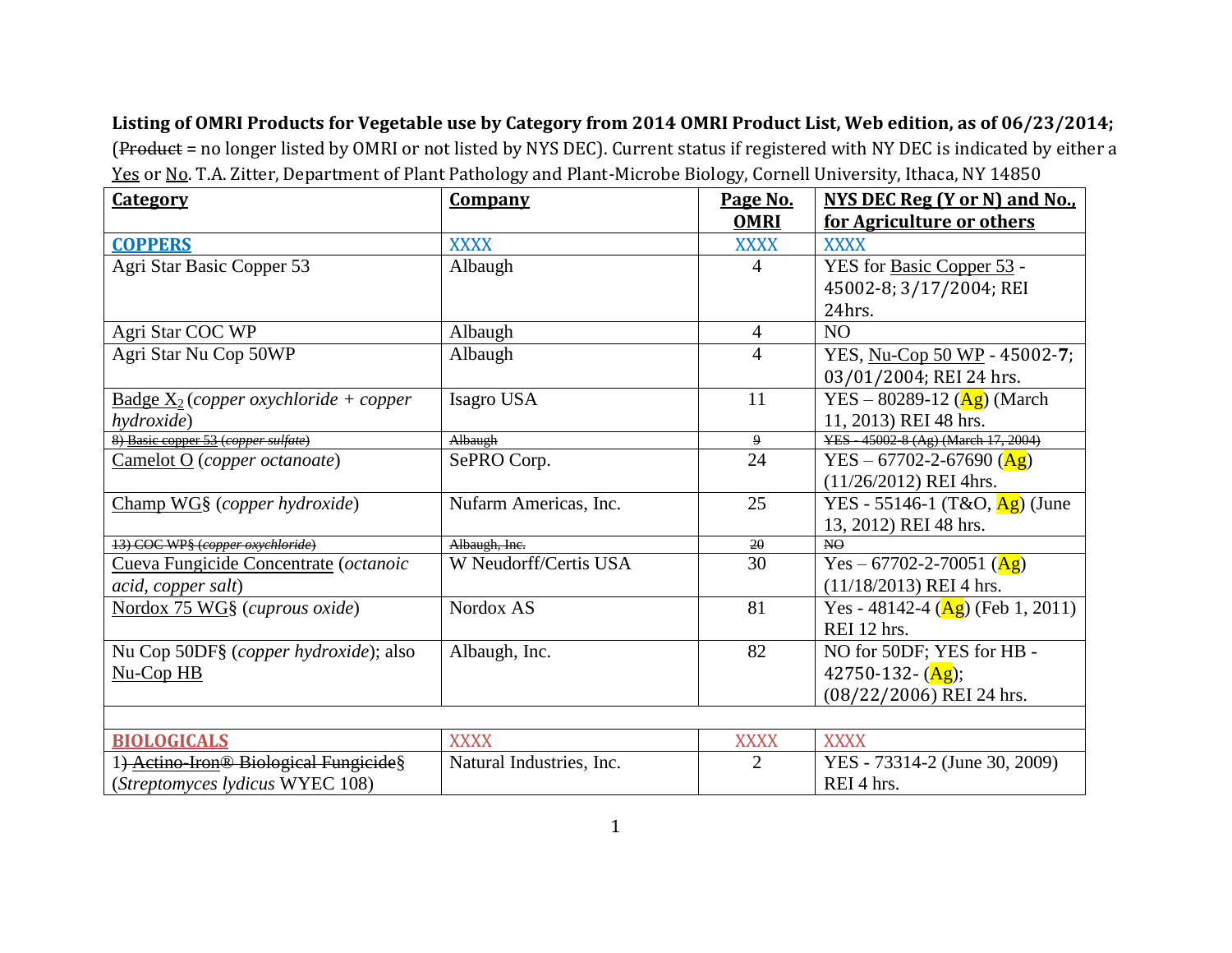|                                                       |                             | $\overline{2}$ |                                            |
|-------------------------------------------------------|-----------------------------|----------------|--------------------------------------------|
| Actinovate AG§ (Streptomyces lydicus                  | Natural Industries, Inc.    |                | YES - 73314-1 (June 30, 2009)              |
| <b>WYEC 108)</b>                                      |                             |                | REI 1hr.                                   |
| Actinovate SP§ (Streptomyces lydicus                  | Natural Industries, Inc.    | $\overline{2}$ | YES - 73314-1 (June 30, 2009)              |
| <b>WYEC 108)</b>                                      |                             |                | REI 1 hr.                                  |
| 7) Ballad Plus Biofungicide§ (Bacillus pumilus strain | AgraQuest, Inc.             | 8              | YES-69592-13 (Aug 2, 2012); REI 4 hrs.     |
| QST 2808) For field crops                             |                             |                |                                            |
| Bio-Tam (Trichoderma asperellum & A.                  | <b>AgraQuest</b>            | 18             | YES-80289-9-69592 (April 16,               |
| gamsii) Potato in-furrow (Fusarium,                   |                             |                | 2012) REI 1 hr.                            |
| Rhizoc, Verticillium, Pythium)                        |                             |                |                                            |
| BlightBan A506 (Pseudomonas                           | Nufarm                      | 19             | YES $-228-710$ (May 18, 2012)              |
| fluorescens A506)                                     |                             |                | REI 4 hrs.                                 |
| Cease (B. subtilis QST 713); multiple                 | <b>BioWorks</b>             | 24             | YES-69592-19-68539 (Aug 13,                |
| vegetables (Green House) Foliar                       |                             |                | 2012) REI 4 hrs.                           |
| Contans <sup>®</sup> WG§ (Coniothyrium minitans)      | Prophyta Biologischer       | 28             | YES - 72444-1 $(Ag)$ (Apr. 3,              |
|                                                       |                             |                | 2008) REI 4 hrs.                           |
| Double Nickel 55 (Bacillus                            | Certis USA                  | 33             | YES for $55 - 70051 - 108$ (Ag)            |
| amyloliquefacinens strain D747,                       |                             |                | (Oct 26, 2012) REI 4 hrs; YES              |
| biofungicide; also Double Nickel LC                   |                             |                | for LC $- (12/12/2012)$ ; REI 4 hrs        |
| Kodiak <sup>®</sup> Concentrate Biological            | <b>Bayer CropScience LP</b> | 35             | YES - 264-951 $(Ag)$ (Seed                 |
| Fungicide (B. subtilis GB03)§                         |                             |                | treatment); 264-970 (Flowable)             |
| Melocon WG Biological Nematicide                      | Prophyta/Certis             | 68             | YES – 72444-2 ( $\overline{Ag}$ ) (Mar 20, |
| Paecilomyces lilacinus Strain 251 (a                  |                             |                | 2012) REI 4 hrs.                           |
| filamentous fungus)                                   |                             |                |                                            |
| Mycostop Biofungicide§ (Streptomyces                  | Verdera Oy                  | 75             | YES - 64137-5; Veg and Orn.                |
| griseoviridis)                                        |                             |                | $(Ag)$ (Dec 9, 2011) REI 4 hrs.            |
| Mycostop Mix§ (Streptomyces                           | Verdera Oy                  | 75             | YES - 64137-9 $(Ag)$ (Nov 7,               |
| griseoviridis)                                        |                             |                | 2011) REI 4 hrs.                           |
| Optiva WP (B. subtilis QST 713)                       | <b>AgraQuest</b>            | 84             | YES as Optiva – 69592-26 $(\overline{Ag})$ |
|                                                       |                             |                | (May 14, 2012) REI 4 hrs.                  |
| 40) PlantShield HC Biological Fungicide§              | BioWorks, Inc.              | 75             | YES – 68539-4; $(Ag &$ Nur.)               |
| (Trichoderma harzianum, var. Rifai, strain            |                             |                | June 26, 2012. REI 4 hrs.                  |
| $KRL-AG2$                                             |                             |                |                                            |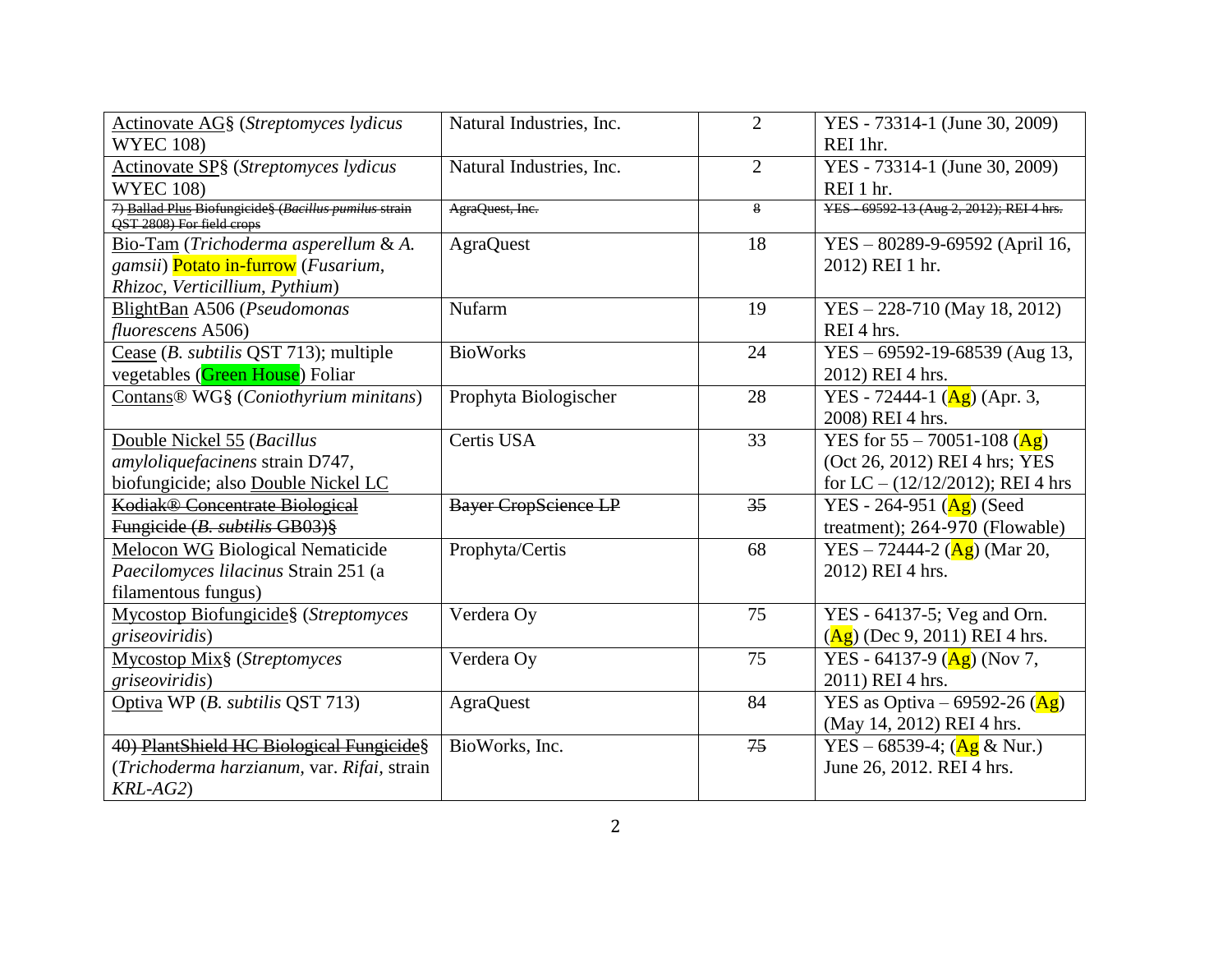| Prestop®§ (Gliocladium catenulatum                      | Verdera Oy                  | 95          | YES - 64137-11; $(Ag \& Nur.)$                |
|---------------------------------------------------------|-----------------------------|-------------|-----------------------------------------------|
| strain $N J1446$                                        |                             |             | 10/31/2011 REI 0 hrs.                         |
| Rhapsody QST 713 strain of B. subtilis                  | <b>Bayer</b>                | 101         | YES for Turf $-264-1155$ (Ag)                 |
|                                                         |                             |             | 5/2/2014; REI 4 hrs.                          |
| RootShield Granules§/RootShield WP                      | BioWorks, Inc.              | 102         | YES – $GR = 68539 - 3$ ( $Ag & \text{Nur.}$ ) |
| biological fungicide (Trichoderma                       |                             |             | $7/10/13$ ; WP= 68539-7 (Ag)                  |
| harzianum, var. Rifai, strain KRL-AG2)                  |                             |             | 6/25/2012. REI 0 hrs for both.                |
| RootShield Plus <sup>+</sup> Granules (T. harzianum     | BioWorks, Inc.              | 102         | Yes – 68539-10 ( $\text{Ag}$ ) 6/7/2012.      |
| strain T-22 + T. virens strain G-41) (not               |                             |             | REI 0 hrs.                                    |
| potato listed)                                          |                             |             |                                               |
| RootShield Plus <sup>+</sup> WP $(T. harzianum strain)$ | BioWorks, Inc.              | 102         | Yes – 68539-9 ( $\text{Ag}$ ) 6/7/2012.       |
| $T-22 + T$ . virens strain G-41)                        |                             |             | REI 4 hrs.                                    |
| Serenade ASO§ (B. subtilis QST 713)                     | Bayer                       | 107         | YES – 264-1152 ( $\overline{Ag}$ )            |
|                                                         |                             |             | 12/09/2013. REI 4 hrs.                        |
| Serenade MAX (B. subtilis QST 713)                      | Bayer                       | 107         | YES – 264-1151 ( $\overline{Ag}$ )            |
|                                                         |                             |             | 12/09/2013. REI 4 hrs.                        |
| Serenade Soil ( <i>B. subtilis</i> QST 713)             | Bayer                       | 107         | Yes – 264-1152 ( $\overline{Ag}$ )            |
|                                                         |                             |             | 12/09/2013. REI 4 hrs.                        |
| SoilGard § (Gliocladium virens strain GL-               | Certis USA                  | 109         | Yes – 70051-3 ( $\overline{Ag}$ ) 12/13/2011. |
| 21) Microbial fungicide                                 |                             |             | REI 0 hrs.                                    |
| 54) Sonata®§ (B. pumilis strain QST 2808)               | AgraQuest, Inc.             | 86          | YES 69592 13 (Ag)                             |
| <b>T-22 HC Biological fungicide</b>                     | BioWorks, Inc.              | 115         | YES 68539-4 Ag and Nursery.                   |
| (Trichoderma harzianum)                                 |                             |             | $6/12/2012$ . REI 4 hrs.                      |
| Taegro (Bacillus subtilis var.                          | Novozymes Biologicals, Ind. | 116         | Yes - 70127-5 ( $\overline{Ag}$ ). 11/8/2011. |
| amyloliquefaciens strain FzB24) (for                    |                             |             | REI 24 hrs.                                   |
| disease suppression only, Rhizoc.,                      |                             |             |                                               |
| Fusarium)                                               |                             |             |                                               |
| Yield Shield Conc. Bio. (Bacillus pumilus               | <b>Bayer CropScience</b>    | 73          | YES - 264-985 $(Ag)$                          |
| Strain GB34)                                            |                             |             |                                               |
|                                                         |                             |             |                                               |
| <b>ANTIBIOTICS</b>                                      | <b>XXXX</b>                 | <b>XXXX</b> | <b>XXXX</b>                                   |
| Agri-Mycin® 17 Agricultural                             | NuFarm Americas, Inc.       | 4           | YES - 55146-96 (Ag) 6/19/2012.                |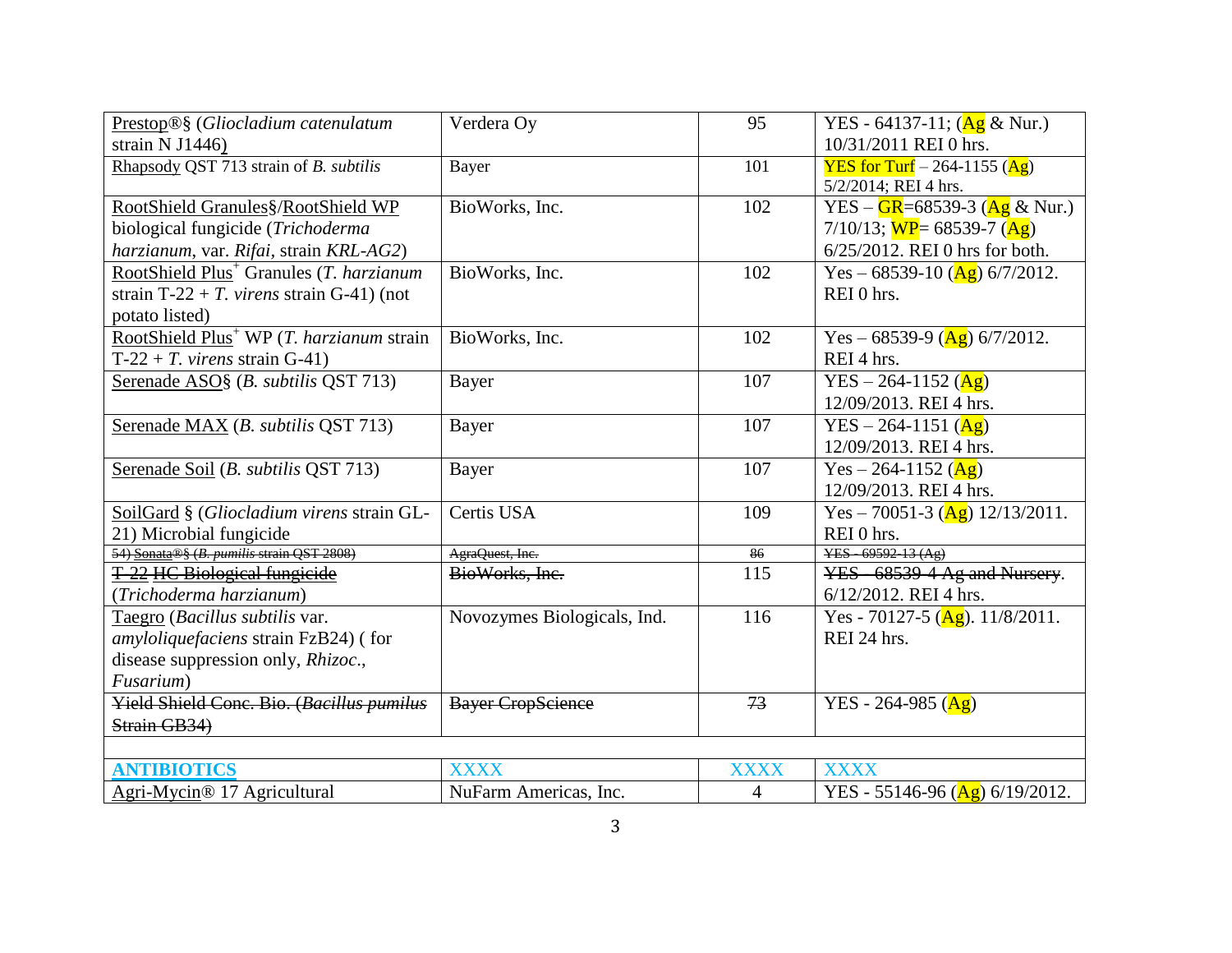| Streptomycin§ (Fire blight fruit trees)               |                                  |                | REI 12 hrs.                                   |
|-------------------------------------------------------|----------------------------------|----------------|-----------------------------------------------|
| AgriPhage <sup>TM</sup> §                             | OmniLytics, Inc                  | $\overline{2}$ | N <sub>O</sub>                                |
| Mycoshield <sup>®</sup> Fungicide§ (oxytetracycline   | NuFarm Americas, Inc.            | 75             | YES for fruit trees only - 55146-             |
| calcium complex) (Fire blight fruit trees)            |                                  |                | 97 (Ag). 5/13/2013. REI 12hrs.                |
|                                                       |                                  |                |                                               |
| <b>OILS - Botanical and Mineral</b>                   | <b>XXXX</b>                      | <b>XXXX</b>    | <b>XXXX</b>                                   |
| AZA-Direct™§ (azadirachtin)                           | Gowan Co.                        | 9              | YES - 71908-1-10163 ( $\overline{Ag}$ ).      |
| (antifeeding and insect growth regulator)             |                                  |                | 5/7/2009. REI 4 hrs.                          |
| M-Pede <sup>®§</sup> (potassium salts of fatty acids) | Dow Agrosciences, LLC            | 74             | YES - 62719-515 (Ag).                         |
|                                                       |                                  |                | 12/12/2008. REI 12 hrs.                       |
| M-Pede Insecticide Miticide Fungicide                 | Gowan                            | 74             | Yes – 10163-324 (Ag) $3/3/2014$ ;             |
| (PM)                                                  |                                  |                | REI 12 hrs.                                   |
| Neem Oil RTU§ (neem oil, ready to use)                | Monterey Certis USA              | 79             | $Yes - 70051 - 13 - 54705$                    |
|                                                       |                                  |                | (Residential) 10/28/2010. REI                 |
|                                                       |                                  |                | none listed                                   |
| NeemGard <sup>®§</sup> (neem oil)                     | Certis USA                       | 79             | N <sub>O</sub>                                |
| $Neemix@$ 4.5§ (azadirachtin) (Insect                 | Certis USA                       | 79             | YES - 70051-9 ( $\text{Ag}$ ). 5/30/2014.     |
| growth regulator)                                     |                                  |                | REI 4hrs.                                     |
| Organic JMS Stylet Oil (mineral oil)                  | <b>JMS Flower Farm</b>           | 86             | YES – 65564-1 ( $\overline{Ag}$ ), 4/27/2006. |
|                                                       |                                  |                | REI 4 hrs.                                    |
| Saf-T-Side Petroleum oil (only for insects, no        | <b>Brandt Consolidated, Inc.</b> | 105            | Yes 48813 1 54705 (Home                       |
| vegetable diseases listed)                            |                                  |                | garden)                                       |
| SPORAN® EC§ (Rosemary, clove and thyme oils)          | EcoSMART Technologies, Inc.      | 82             |                                               |
| Sporatec ®§ Rosemary, clove and thyme oils            | <b>Brandt Consolidated, Inc.</b> | H <sub>0</sub> | N <sub>O</sub><br>N <sub>O</sub>              |
| SuffOil-X (petroleum oil for insects, no              | <b>BioWorks</b>                  | 111            | $\overline{YES - 48813 - 1}$ -68539 (Ag and   |
| vegetable diseases listed)                            |                                  |                | Nursery). 11/19/2012. REI 4 hrs.              |
| SucraShield (SUCROSE OCTANOATE)                       | <b>Natural Forces</b>            | 59             | YES - 70950 2-84710 (Oct 26, 2010)            |
| Triact <sup>®</sup> 70 EC§ (clarified hydrophobic     | Certis USA (OHP)                 | 119            | YES - 70051-2-59807 (GH, Lns;                 |
| neem oil) (mainly for insects)                        |                                  |                | Nur, Veg). 8/7/2012. REI 4 hrs.               |
| Trilogy®§ (clarified hydrophobic neem                 | Certis USA                       | 120            | YES - 70051-2 (Ag). 4/10/2014.                |
| oil) (mainly insects, but diseases listed)            |                                  |                | REI 4 hrs.                                    |
|                                                       |                                  |                |                                               |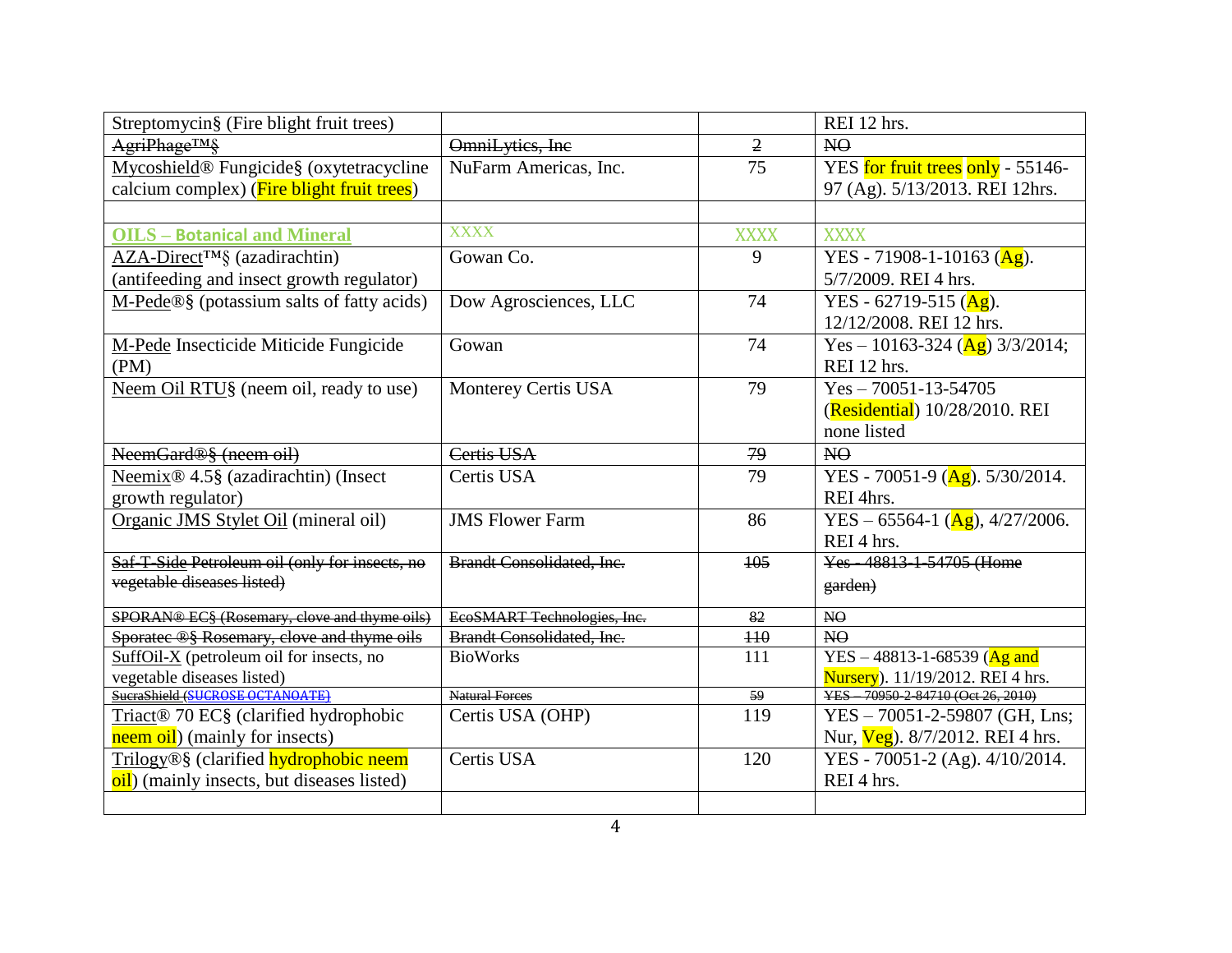| <b>Potassium Bicarbonate</b>                        | <b>XXXX</b>                            | <b>XXXX</b> | <b>XXXX</b>                                   |
|-----------------------------------------------------|----------------------------------------|-------------|-----------------------------------------------|
| Kaligreen® Potassium Bicarbonate                    | Otsuka Chemical Co., LTD               | 61          | YES - 11581-2 $(Ag)$ . 4/08/2014;             |
| Soluble Powder; control of PMildew§                 |                                        |             | REI 4 hrs.                                    |
| Mildew Cure <sup>®§</sup> (potassium bicarbonate)   | JH Biotech, Inc.                       | 70          | N <sub>O</sub>                                |
| MilStop™ Broad Spectrum Foliar                      | BioWorks, Inc.                         | 71          | YES - 70870-1-68539 ( $\overline{Ag}$ ).      |
| Fungicide§ (potassium bicarbonate)                  |                                        |             | $1/24/2012$ . REI 1 hr.                       |
|                                                     |                                        |             |                                               |
| <b>Potassium Silicate</b>                           | <b>XXXX</b>                            | <b>XXXX</b> | <b>XXXX</b>                                   |
| Sil-MATRIX -                                        | PQ Corporation                         | 108         | Yes - 82100-1 ( $\overline{Ag}$ ). 6/17/2010. |
| Fungicide/Miticide/Insecticide Potassium            |                                        |             | REI 4 hrs.                                    |
| silicate (PM, suppression of insects and            |                                        |             |                                               |
| mites)                                              |                                        |             |                                               |
|                                                     |                                        |             |                                               |
| <b>PLANT EXTRACTS-</b> stimulants                   | <b>XXXX</b>                            | <b>XXXX</b> | <b>XXXX</b>                                   |
| Bluestim <sup>TM</sup> glycinebetaine (derived from | Verdera Oy                             | 20          | N <sub>0</sub>                                |
| sugar beet molasses)                                |                                        |             |                                               |
| Heads Up® Plant Protectant§                         | HeadsUp Plant Protectants, Inc.        | 55          | N <sub>0</sub>                                |
| (Chenopodium quinoa)                                |                                        |             |                                               |
| Regalia Biofungicide Concentrate (extract           | <b>Marrone Bio Innovations</b>         | 100         | YES - 84059-3 $(Ag)(4/09/2014)$ .             |
| of Reynoutria sachalinensis)                        |                                        |             | REI 4 hrs.                                    |
| Regalia Maxx Biofungicide (extract of               | <b>Marrone Bio Innovations</b>         | 100         | $N_{\theta}$                                  |
| Reynoutria sachalinensis)                           |                                        |             |                                               |
| <b>Right On Plant Protectant Seed Trt.</b>          | <b>HeadsUp Plant Protectants, Inc.</b> | 101         | $N_{\theta}$                                  |
| <b>Stimplex Crop biostimulant</b>                   | Acadian Agritech                       | 111         | YES – 67016-1 ( $\overline{Ag}$ ) REI 4 hrs.  |
|                                                     |                                        |             |                                               |
| <b>SULFUR</b>                                       | <b>XXXX</b>                            | <b>XXXX</b> | <b>XXXX</b>                                   |
| Kumulus DF§ (sulfur)                                | BASF Sparks LLC; Arysta (49)           | 64          | YES - 51036-352-66330 (Ag)                    |
|                                                     |                                        |             | 6/1/2011. REI 24 hrs.                         |
| Micro Sulf <sup>®§</sup> (sulfur)                   | NuFarm Americas, Inc.                  | 70          | YES - 55146-75 (Ag) $4/18/2012$ .             |
|                                                     |                                        |             | REI 24 hrs.                                   |
| Microthiol Disperss§ (sulfur)                       | United Phosphorus Inc.                 | 70          | YES - 70506-187 $(Ag)$ .                      |